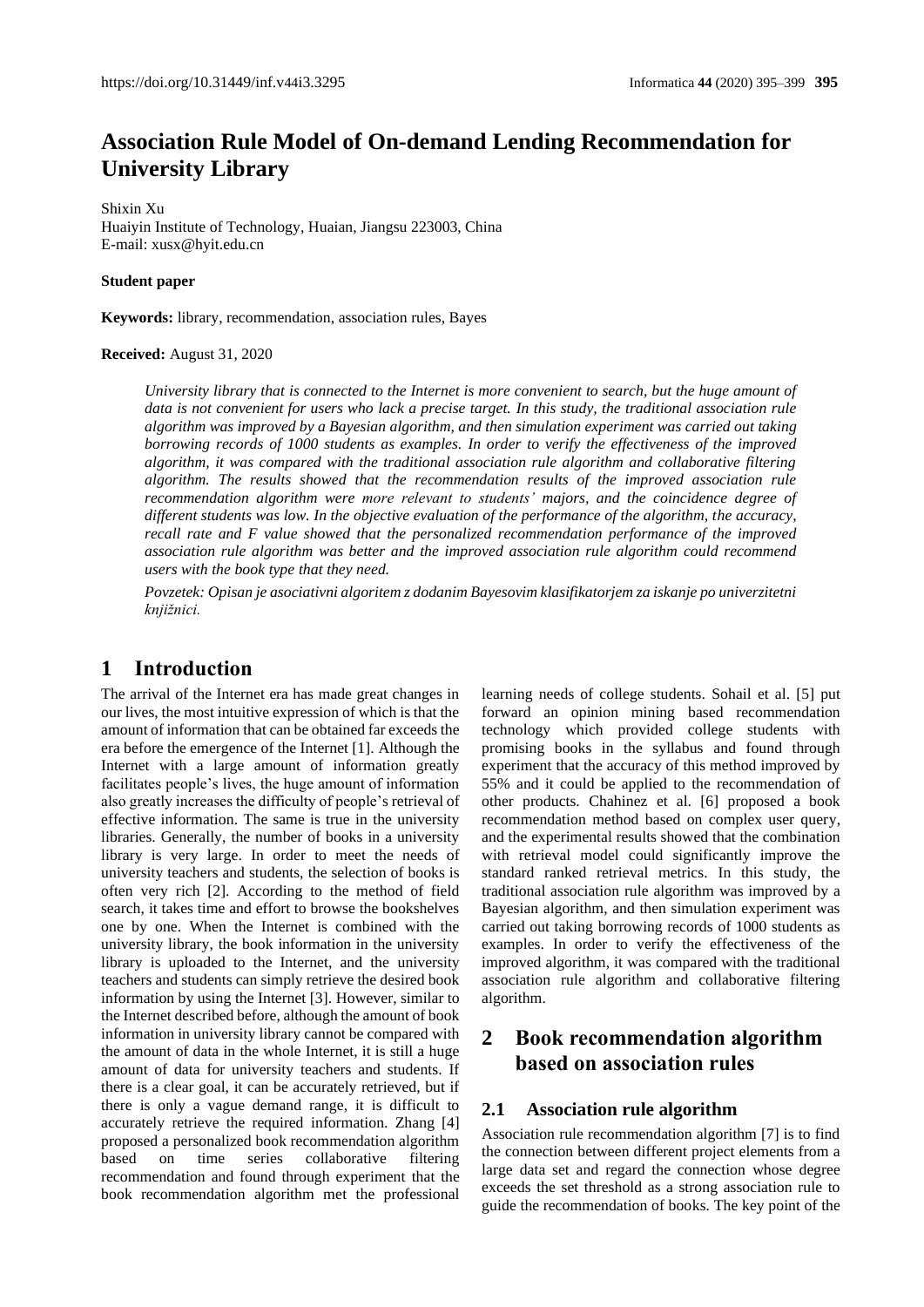association rule recommendation algorithm is to find the strong rule in the database. The algorithm is generally divided into two steps: ① search frequent sets in the database;  $(2)$  search strong rules in the frequent set.



Figure 1: The basic diagram of association rule algorithm flow.

For convenience, as shown in Figure 1, numbers represent users, letters represent the names of books borrowed by users, and the number of records is reduced to 4 users and 4 books. Firstly, a book is taken as the candidate item, and then the support degree of each item in candidate project set 1 is calculated [8] using the following formula:

$$
SUP = \frac{n}{N}, \qquad (1)
$$

where *SUP* is the support degree of item,  $N$  is the total number of records in the database, for example, there are 4 borrowing records of users in Figure 1, and *n* is the number of records containing the item. According to the set support degree threshold, frequent set 1 is filtered out, then frequent set items are combined to form a new candidate set, and the new frequent set is filtered out; the above operation is repeated until no candidate set can be obtained.

In addition to calculating the support degree, the confidence degree should also be calculated for searching the strong rule in frequent item set. Taking  ${B, C}$  item in frequent item set 2 in Figure 1 as an example, a strong association rule may produce between its non-empty subset and the set of remaining elements, then the possible strong rule is  ${B} \Rightarrow {C}$  and  ${C} \Rightarrow {B}$ . For association item set  $X \Rightarrow Y$ , the calculation formula of confidence degree [9] is:

$$
CON = \frac{|X \cap Y|}{|X|}
$$

where *CON* stands for the confidence level of the association term set,  $|X \cap Y|$  stands for the number of records containing two items at the same time, and  $|X|$  is the number of records containing the item. If the confidence level of the association item set exceeds the set

 $(2)$ 



Figure 2: The process of the association rule recommendation algorithm improved by Bayesian network.

threshold, the association item set is considered as a strong rule. The confidence degree of all the items in the frequent item set are calculated as above, and the strong association rule is selected as the reference of book recommendation.

## **2.2 Improvement of association rule algorithm by Bayesian network**

In order to make up for the shortcomings of the association rule algorithm, the association rule algorithm was improved by Bayesian algorithm [10]. The basic steps are as follows. Firstly, a training set is established, and the conditional probability estimation of different characteristic attributes of items to be classified in every classification is counted. Secondly, the probability of belonging to a classification is calculated according to characteristic attributes of the item to be classified [11]:

$$
P(Y_i|X) = \frac{P(X|Y_i)P(Y_i)}{P(X)}
$$
\n(3)

where  $P(Y_i|X)$  stands for the probability of item X to be classified belonging  $Y_i$ ,  $X$  represents a set of some borrowed books in the historic record of borrows, $Y_i$ indicates the set of some kind of recommended books obtained according to  $X$ , i.e., the probability of book  $X$ being classified to book  $Y_i$  or the establishment probability of association item set  $X \Rightarrow Y_i$  after Bayesian calibration, and  $P(X|Y_i)$  stands for the distribution probability of X in  $Y_i$ , whose value is obtained by estimating the conditional probability of  $X$  by the training set.

Thirdly, the probability of  $X$  belonging to  $Y_i$  is calculated using equation (3), and the set with the largest probability is the most possible association item set.

The association rule set which is calculated by the association rule algorithm is optimized by Bayesian algorithm, and the book recommendation result is obtained according to its probability. The basic flow is shown in Figure 2.

Firstly, the data of book borrowing records in the library are input, and then the association rule set is summarized using the association rule algorithm described above from the borrowing records.

② After obtaining the association rule set, in order to obtain the personalized book recommendation, the association rule set is pruned based on the historical data of the borrower [12]: the items in the association rule set are compared with the items in the historical data, and the record is deleted if the difference is smaller than the set threshold value. The calculation formula of the threshold value is:

$$
N = \frac{count(S_i)}{count(H_{user})},
$$
 (4)

where *N* is the set threshold and *count*( $S_i$ ) and  $count(H_{user})$  are the number of items in the frequent item set and the number of borrowing records.

③Through practical investigation, the interest tendency of borrowers to different books in the borrowing records are confirmed, so as to build the borrowing record database [13] which reflects the interest of readers,i.e., the training set of Bayesian algorithm. After the training of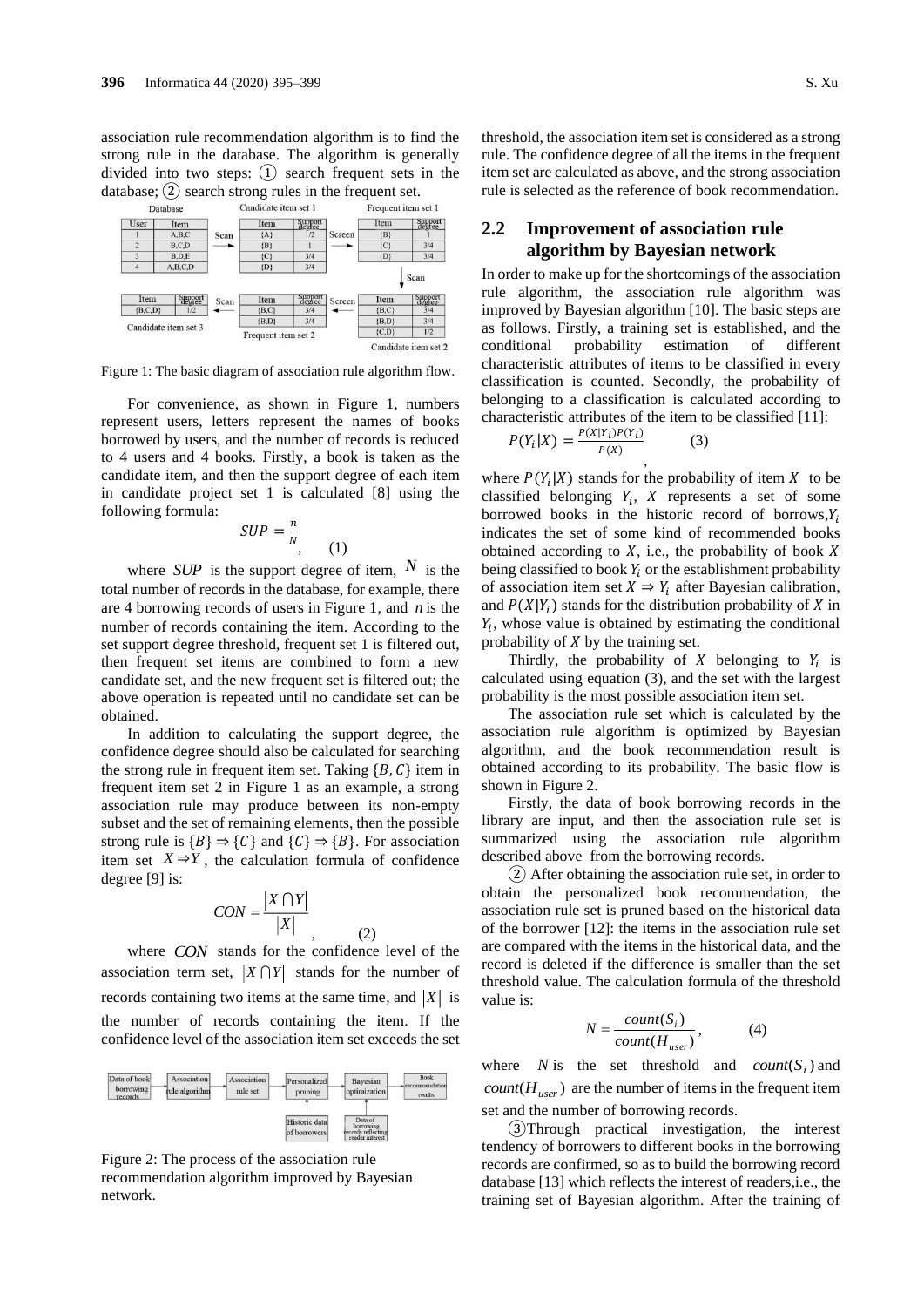Bayesian algorithm, the association rule set is calibrated after personalized pruning. Finally, the book is recommended according to the probability obtained after the calibration of Bayesian algorithm.

## **3 Simulation experiment**

#### **3.1 Experimental environment**

In this study, the above recommended algorithm was simulated using MATLAB software [14]. The experiment was carried out in a laboratory server. The configuration of the server was Windows 7 operating system, 16 G memory and Core i7 processor.

#### **3.2 Experimental setup**

First of all, the experimental data used for the simulation experiment came from the book borrowing management system of a university library. Taking 1000 students as subjects, the borrowing records of them from freshmen year to senior year were collected, and then the preliminary processing was carried out, including deleting the records with less than 7 books borrowed (it will reduce the amount of samples, leading to a large contingency in the association rule summarized by the algorithm, deleting the useless fields in the records, such as name and gender of borrows, book author, etc., deleting the invalid data records. There were 26525 borrowing records after final processing, and some records after pretreatment are shown in Table 1.

| Library  | Borrowing | Major       | Book type        |  |
|----------|-----------|-------------|------------------|--|
| card No. | grade     | disciplines |                  |  |
| A12045   | Freshman  | Law         | D90;<br>D $92$ ; |  |
|          |           |             | D923;            |  |
|          |           |             | $D924; \ldots$   |  |
| B21541   | Sophomor  | Economics   | F03; F05;        |  |
|          | e         |             | G114;            |  |
|          |           |             | $G411; \ldots$   |  |
| B22548   | Junior    | Mathemati   | O1; O4; P3;      |  |
|          |           | <b>CS</b>   | $Q2; \ldots$     |  |
| A12365   | Senior    | Medicine    | R4: R75:         |  |
|          |           |             | $Q3; \ldots$     |  |
|          |           |             |                  |  |

Table 1: Some book borrowing records after pretreatment.

Some of the borrowing records after pre-processing are shown in Table 1. Only the library card number which represents the identity of the borrower, the borrowing grade which represents the borrowing time, the major of the borrower and the type of books borrowed by the borrower were left in the borrowing records. Taking the record in the first row of Table 1 as an example, a student whose library card number was A12045 and who was major in law borrowed "D90;D92;D923;D924" books, and most of the books was about law.

In the process of iterative induction of frequent itemsets, the support and confidence degrees of the traditional and improved association rule recommendation algorithms were set as 0.1 and 0.5 respectively, and the

final number of recommended books was set as 5; the data set which was used for training Bayesian algorithm the in improved association rule algorithm was the borrowing record which was constructed after investigation and could reflect the interest of readers.

### **3.3 Evaluating indicator**

In this study, the recommendation effect of the recommendation algorithm was evaluated by the accuracy, recall and F value, and their formulas are:

$$
\begin{cases}\nP = \frac{\sum_{i=1}^{M} L_i}{M \cdot N} \\
R = \sum_{i=1}^{M} \frac{L_i}{M \cdot P_i}, \\
F = \frac{2RP}{R + P}\n\end{cases}
$$
\n(5)

with readers' interests,  $M$  is the number of readers,  $N$  is where  $L_i$  is the number of recommended books in line the total number of recommended books, and  $P_i$  is the number of books that the reader is interested in.

### **3.4 Experimental results**

The borrowing records obtained after pre-processing were calculated using three algorithms, and finally the book recommendation results of different people were obtained. Limited by the length, this paper only shows some recommendation results, as shown in Table 2. It was seen from Table 2 that the recommendation results of the three algorithms were different for the same person. According to the book classification number, it was found that the books recommended by the collaborative filtering recommendation algorithm were mostly irrelevant, although there were books related to the major; only one or two books recommended by the traditional association rule algorithm were irrelevant; the books recommended by the improved association rule algorithm were basically relevant to the major. The vertical comparison of the recommendation results of different people under the same algorithm showed that the result types under the collaborative filtering algorithm were messy and nearly involved all the majors; the results under the traditional association rule algorithm had overlapping, i.e., high similarity; the results under the improved association rule algorithm involved different types, but different from the collaborative filtering algorithm, they were relevant to the major of the borrower.

The recommendation results of the three recommended algorithms were counted and checked with the corresponding borrower to see if the book was what he was interested in or needed. The final results of the performance of the algorithms are shown in Figure 3. The accuracy of the collaborative filtering algorithm was 67.3%, the recall rate was 72.1%, and the F value was 69.6%; the accuracy of the traditional association rule algorithm was 89.6%, the recall rate was 89.1%, and the F value was 89.3%; the accuracy of the improved association rule algorithm was 98.2%, the recall was 98.3%, and the F value was 98.2%. It was seen from Figure 3 that the improved association rule algorithm had the highest accuracy rate and recall rate, followed by the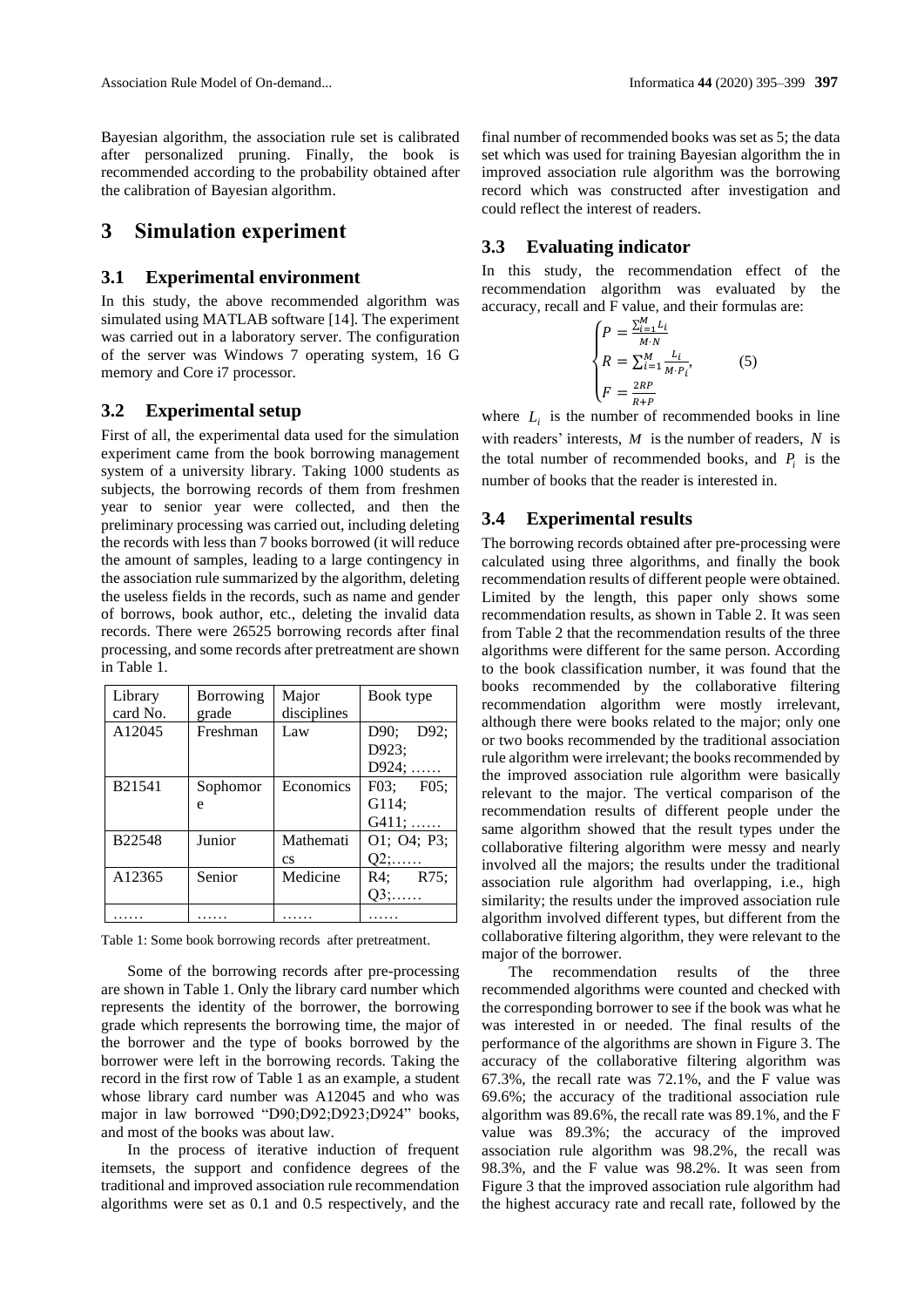traditional association rule algorithm and the collaborative filtering algorithm, indicating that the improved association rule algorithm could provide users with more accurate recommended books; the improved association rule algorithm also had the largest F value, followed by the traditional association rule algorithm and collaborative filtering algorithm. F value is the combination of accuracy and recall rate, which can reflect the personalized recommendation level of the algorithm to different users. The traditional association rule algorithm started from the connection between different book items and used the connection to speculate users' needs. Although personalized pruning was applied, the traditional association rule algorithm was also based on the whole borrowing record, and the strong rule still reflected the overall trend; the improved association rule algorithm used the trained Bayesian algorithm for calibration and optimization to further reflect the demand tendency of different people, therefore the accuracy, recall rate and F value of its personalized recommendation results were larger.



Figure 3: The performance of three recommended algorithms.

## **4 Conclusion**

This paper introduced a recommendation algorithm which mined association rules in borrowing records and improved it with a Bayesian algorithm. Then, borrowing records of 1000 students in the library management system of a university were simulated using MATLAB software. The results are as follows. (1) For the same person, the recommendation results of three algorithms were different: there were many kinds of recommendation results under the collaborative filtering algorithm, only one or two of which were related to the major; there were many kinds of recommendation results under the traditional association rule algorithm, but most of them were related to the major; the recommendation results under the improved association rule algorithm were basically related to the major. (2) Under the same algorithm, the recommendation results for different people were also different: under the collaborative filtering algorithm, the types of recommendation books for different people were diverse; under the traditional association rule algorithm, the types of recommendation books for different people overlapped to a certain extent; under the improved association rule algorithm, the

| Librar      | Recommend     | of<br><b>Results</b> | <b>Results</b><br>of |  |  |
|-------------|---------------|----------------------|----------------------|--|--|
| y card      | ation results | traditional          | improved             |  |  |
| No.         | оf            | association          | association          |  |  |
|             | collaborative | rule                 | rule                 |  |  |
|             | filtering     |                      |                      |  |  |
| A120        | D92;D923;D    | D92;D923;D           | D923;D924;           |  |  |
| 45          | 924;01;       | 924:                 | D923.6;              |  |  |
|             | I253.1        | I253.1; H1           | D99;D90              |  |  |
| <b>B215</b> | F05;D99;G2    | F05:G114:D           | F03;F05;G1           |  |  |
| 41          | 0;F12;        | 923;D924;            | 14:G411:             |  |  |
|             | G114          | F12                  | F12                  |  |  |
| <b>B225</b> | O1; O4; P3; F | O4;P3;G114;          | O1;O4;P3;            |  |  |
| 48          | 12:H1         | D923:                | O2:P2                |  |  |
|             |               | D92                  |                      |  |  |
| A123        | G20;F12;D9    | R4:R75:D92:          | R4;R75;Q3;           |  |  |
| 65          | 23:G114:      | D923;                | R8:05                |  |  |
|             | I253.1        | G114                 |                      |  |  |

|  |  | Table 2: Some recommendation results of three algorithms. |  |  |  |
|--|--|-----------------------------------------------------------|--|--|--|
|  |  |                                                           |  |  |  |

recommendation books for different people were related to their respective majors, with a low degree of overlap. (3) The results of the objective evaluation showed that the improved association rule algorithm had the largest accuracy, recall rate and F value, followed by the traditional association rule algorithm.

## **5 References**

- [1] Zhou Y (2020). Design and Implementation of Book Recommendation Management System Based on Improved Apriori Algorithm. Intelligent Information Management, 12(3), pp. 75-87. https://doi.org/10.4236/iim.2020.123006
- [2] Zhang FL (2016). A Personalized Time-Sequencebased Book Recommendation Algorithm for Digital Libraries. IEEE Access, pp. 1-1. https://doi.org/10.1109/ACCESS.2016.2564997
- [3] Kim JY (2015). A Comparative Study of Pre-service Teachers with Korean Language Education Majors in Book Recommendation Criteria for the Middle and High School Students. journal of research in reading, 36, pp. 201-234.
- [4] Zhang F (2016). A Personalized Time-Sequence-Based Book Recommendation Algorithm for Digital Libraries. IEEE Access, 4, pp. 1-1. https://doi.org/10.1109/ACCESS.2016.2564997
- [5] Sohail SS, Siddiqui J, Ali R (2018). Feature-Based Opinion Mining Approach (FOMA) for Improved Book Recommendation. Arabian Journal for Science & Engineering, (2), pp. 1-20. https://doi.org/10.1007/s13369-018-3282-3
- [6] Chahinez B, Patrice B (2015). Information Retrieval and Graph Analysis Approaches for Book Recommendation. Scientific World Journal, 2015, pp. 1-8. https://doi.org/10.1155/2015/926418
- [7] Jooa JH, Bangb SW, Parka GD (2016). Implementation of a Recommendation System Using Association Rules and Collaborative Filtering. Procedia Computer Science, 91, pp. 944-952. https://doi.org/10.1016/j.procs.2016.07.115